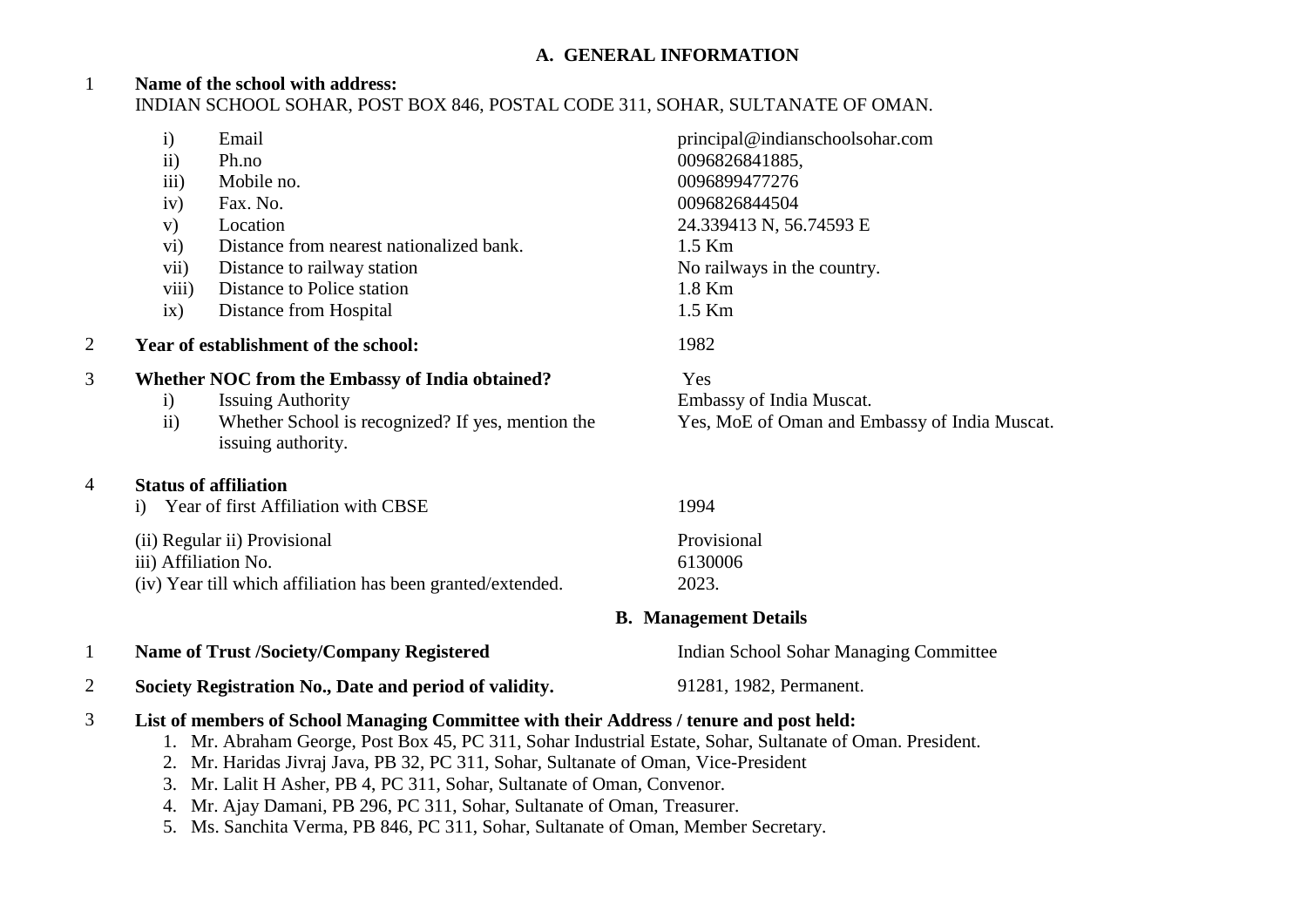#### 4 **Name and official address of the Principal/Manager/President/Chairman/ Correspondent of the school.**

ii) Email. iii) Phone no. iv) Fax. No.

i) Address Ms. Sanchita Verma, Principal, Indian School Sohar, PB 846, PC 311, Sohar, Sultanate of Oman

> sanchitaverma.sv@gmail.com 0096826841885 0096826844504

# **C. Infrastructure Details**

# 1 **Area of the School Campus**

|                | (i) In Acres       |                                                                    |                                 | 3.497 Acres                                                                                   |
|----------------|--------------------|--------------------------------------------------------------------|---------------------------------|-----------------------------------------------------------------------------------------------|
|                | $(ii)$ In sq. mtrs |                                                                    |                                 | 14151.86 sq.mtrs.                                                                             |
|                |                    | (iii) Built up area (sq. mtrs)                                     |                                 | 3796 sq.mtrs.                                                                                 |
|                |                    | (iv) Area of playground in sq. mtrs                                |                                 | 3990 sq.mtrs.                                                                                 |
|                |                    | (v) No. of building blocks in the school campus including hostel   |                                 | 6                                                                                             |
|                |                    | block, if applicable.                                              |                                 |                                                                                               |
|                |                    | (vi) Details about any other branch of the same school nearby to   |                                 | There is no such branch.                                                                      |
|                | the school.        |                                                                    |                                 |                                                                                               |
|                |                    | vii) Whether the school campus area is on a single plot of land or |                                 | On single plot of land.                                                                       |
|                |                    | is running at 02 or multiple sites.                                |                                 |                                                                                               |
|                |                    | (viii) Disclaimer: Whether the school is running any other state   |                                 | No.                                                                                           |
|                |                    | board school/coaching classes in the same campus.                  |                                 |                                                                                               |
|                |                    | (ix) Whether the school is an Examination Centre/City              |                                 | Yes.                                                                                          |
|                |                    | Coordinator for the CBSE examinations.                             |                                 |                                                                                               |
| $\overline{2}$ |                    | Facilities available in the school                                 |                                 |                                                                                               |
|                |                    | <b>Sports facilities</b>                                           |                                 |                                                                                               |
|                | $\mathbf{i}$       | Swimming pool                                                      | N <sub>0</sub>                  |                                                                                               |
|                | $\rm ii)$          | Indoor games                                                       |                                 | Yes, Badminton, Table tennis, Chess, Carrom.                                                  |
|                | iii)               | Dance and music facilities                                         | 3 rooms.                        |                                                                                               |
|                | iv)                | Auditorium                                                         | Yes                             |                                                                                               |
|                | V)                 | Gymnasium                                                          | N <sub>0</sub>                  |                                                                                               |
|                |                    | <b>Other facilities</b>                                            |                                 |                                                                                               |
|                | $\mathbf{vi})$     | Canteen facility                                                   | NA.                             |                                                                                               |
|                | vii)               | Hostels mess facilities                                            | NA.                             |                                                                                               |
|                | viii)              | Medical and health dispensary                                      | First Aid room with three beds. |                                                                                               |
|                | ix)                | Teaching methodology                                               |                                 | Experiential learning, Art Integrated Learning, Multimedia aided teaching, with smart boards. |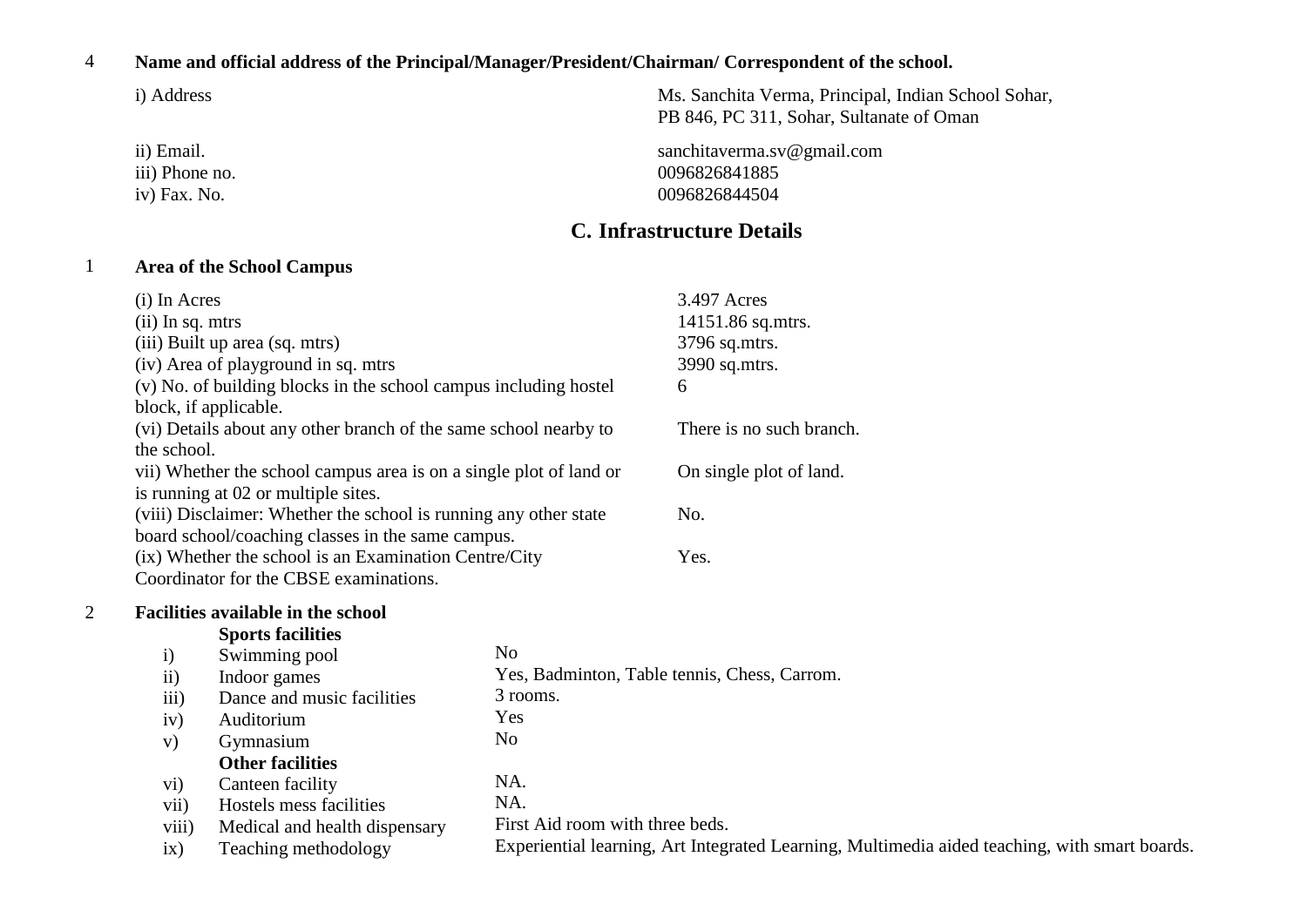# 3 **Details of Physical Infrastructure (Academic)**

| $\mathbf{i}$  | No. of class rooms and size.                           | 111                                                                |
|---------------|--------------------------------------------------------|--------------------------------------------------------------------|
| ii)           | No. of smart classes.                                  | 101                                                                |
| iii)          | No. of Library & no. of books                          |                                                                    |
|               | a. For students                                        | 3 Libraries, 25015 books                                           |
|               | b. For teachers                                        | Teachers use school libraries and departmental libraries.          |
| iv)           | Details of Science Laboratories in the school.         |                                                                    |
|               | a. Physics lab                                         | 1, Size 39.4 $ft \times 23$ ft                                     |
|               | b. Chemistry lab                                       | 1, Size 39.4 ft×23 ft                                              |
|               | c. Biology lab                                         | 1, Size 39.4 $ft \times 23$ ft                                     |
|               | d. Composite Science lab                               | 2, Size 39.4 $ft \times 23$ ft                                     |
| V)            | Details of Computer labs with no. of computers in the  | 4 Computer labs, Size 39.4 ft×23 ft, 182 Computers.                |
|               | lab.                                                   |                                                                    |
| $\rm\,vi)$    | Mathematics lab                                        | 2, Size 39.4 ft $\times$ 23 ft                                     |
| vii)          | Geography lab                                          | Not applicable                                                     |
| viii)         | Home science lab                                       | Not applicable                                                     |
| ix)           | Biotechnology lab                                      | Not applicable                                                     |
| $\mathbf{x})$ | Labs related to vocational subjects                    | Not applicable                                                     |
| xi)           | Information regarding internet facilities              |                                                                    |
|               | a. Wifi details with speed details in MBPS             | 100 MBPS                                                           |
|               | b. Broad band connection with speed details in         | 100 MBPS                                                           |
|               | <b>MBPS</b>                                            |                                                                    |
| xii)          | <b>Toilet facilities</b>                               |                                                                    |
|               | a. Boys                                                | 46 Toilets                                                         |
|               | b. Girls                                               | 45 Toilets                                                         |
|               | c. Staff                                               | 29 Toilets                                                         |
| xiii)         | Drinking water facilities                              |                                                                    |
|               | a. Water purifiers                                     | 24                                                                 |
|               | b. Water taps                                          | 60                                                                 |
| xiii)         | Barrier free access for Physically challenged students | Yes                                                                |
| xiv)          | Provision of lifts in the school in case of multi      | Yes                                                                |
|               | storied buildings.                                     |                                                                    |
| XV)           | Play & sports facilities                               | Basketball court, Football courts, Badminton court,                |
|               |                                                        | Cricket net, Volley ball court, Long/High jump pit                 |
| xvi)          | Staff room details for Senior and Junior teachers      | 5 Staff rooms for Junior staff and 4 Staff rooms for senior staff. |
| xvii)         | Web based learning programmes/facilities for           | Yes                                                                |
|               | <b>MOOCs</b>                                           |                                                                    |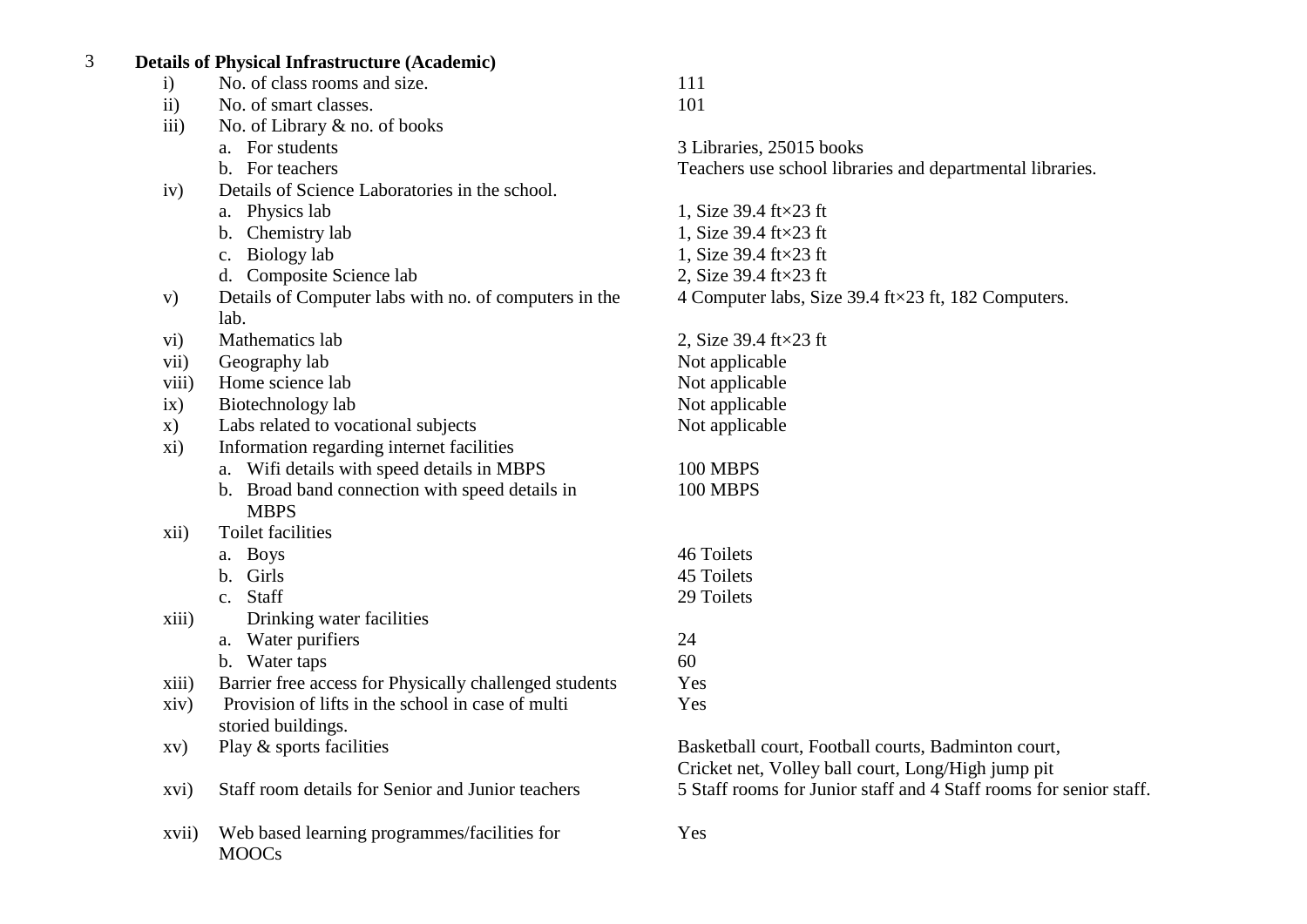4 **Details of fee structure with complete bifurcation of monthly fee, admission fee, development charges and building fund etc.**



### **INDIAN SCHOOL SOHAR** FEE CHART - SESSION 2021-22

18.3.2021

|                      |                           |            |            |            | <b>PAYABLE IN NINE INSTALLMENT</b> |            |            |        |            |            |              |
|----------------------|---------------------------|------------|------------|------------|------------------------------------|------------|------------|--------|------------|------------|--------------|
| <b>STD</b>           | <b>FEES</b>               | <b>APR</b> | <b>MAY</b> | <b>JUN</b> | JUL                                | <b>AUG</b> | <b>SEP</b> | OCT    | <b>NOV</b> | <b>DEC</b> | <b>TOTAL</b> |
|                      | <b>TUITION FEE</b>        | 47,000     | 47,000     | 47.000     | 47,000                             | 47.000     | 47.000     | 46,000 | 46,000     | 46.000     | 420,000      |
| <b>LKG &amp; UKG</b> | <b>OTHER FEES</b>         | 16,000     |            |            |                                    |            |            | 10.000 |            |            | 26,000       |
|                      | <b>MONTHLY INSTALMENT</b> | 63,000     | 47.000     | 47.000     | 47.000                             | 47.000     | 47.000     | 56.000 | 46.000     | 46.000     | 446.000      |
|                      | <b>TUITION FEE</b>        | 47,000     | 47,000     | 47.000     | 47,000                             | 47,000     | 47,000     | 46.000 | 46.000     | 46,000     | 420,000      |
| STD <sub>1</sub>     | <b>OTHER FEES</b>         | 17.000     |            |            |                                    |            |            | 10,000 |            |            | 27.000       |
|                      | <b>MONTHLY INSTALMENT</b> | 64.000     | 47.000     | 47.000     | 47.000                             | 47.000     | 47.000     | 56.000 | 46.000     | 46.000     | 447.000      |
|                      | <b>TUITION FEE</b>        | 47.000     | 47.000     | 47.000     | 47.000                             | 47.000     | 47.000     | 46.000 | 46.000     | 46.000     | 420.000      |
|                      | <b>COMPUTER FEE</b>       | 4.000      | 4.000      | 4.000      | 4.000                              | 4.000      | 4.000      | 4.000  | 4.000      | 4.000      | 36.000       |
| STD II TO STD IV     | <b>OTHER FEES</b>         | 17.000     |            |            |                                    |            |            | 10.000 |            |            | 27.000       |
|                      | MONTHLY INSTALMENT        | 68.000     | 51.000     | 51.000     | 51.000                             | 51.000     | 51.000     | 60.000 | 50.000     | 50.000     | 483.000      |
|                      |                           |            |            |            |                                    |            |            |        |            |            |              |
|                      | <b>TUITION FEE</b>        | 48.000     | 48.000     | 48.000     | 48.000                             | 48.000     | 48.000     | 48.000 | 48.000     | 48.000     | 432.000      |
|                      | <b>COMPUTER FEE</b>       | 4.000      | 4.000      | 4.000      | 4.000                              | 4.000      | 4.000      | 4.000  | 4.000      | 4.000      | 36.000       |
| <b>STDV</b>          | LABORATARY FEE            | 3.000      | 3.000      | 3.000      | 3.000                              | 3.000      | 3.000      | 2.000  | 2.000      | 2.000      | 24.000       |
|                      | <b>OTHER FEES</b>         | 17.000     |            |            |                                    |            |            | 10.000 |            |            | 27.000       |
|                      | <b>MONTHLY INSTALMENT</b> | 72.000     | 55.000     | 55.000     | 55,000                             | 55,000     | 55.000     | 64.000 | 54,000     | 54,000     | 519,000      |
|                      | <b>TUITION FEE</b>        | 51.000     | 51.000     | 51.000     | 51.000                             | 51.000     | 51.000     | 50.000 | 50.000     | 50.000     | 456.000      |
|                      | <b>COMPUTER FEE</b>       | 4.000      | 4.000      | 4.000      | 4.000                              | 4.000      | 4.000      | 4.000  | 4.000      | 4.000      | 36,000       |
| STD VI - STD VIII    | <b>LABORATARY FEE</b>     | 3.000      | 3.000      | 3.000      | 3.000                              | 3.000      | 3.000      | 2.000  | 2.000      | 2.000      | 24.000       |
|                      | <b>OTHER FEES</b>         | 19.000     |            |            |                                    |            |            | 10.000 |            |            | 29,000       |
|                      | <b>MONTHLY INSTALMENT</b> | 77,000     | 58.000     | 58,000     | 58,000                             | 58,000     | 58.000     | 66,000 | 56,000     | 56.000     | 545.000      |
|                      |                           |            |            |            |                                    |            |            |        |            |            |              |
|                      | <b>TUITION FEE</b>        | 52.000     | 52.000     | 52.000     | 52.000                             | 52.000     | 52.000     | 52.000 | 52.000     | 52.000     | 468.000      |
|                      | <b>COMPUTER FEE</b>       | 4.000      | 4.000      | 4.000      | 4.000                              | 4.000      | 4.000      | 4.000  | 4.000      | 4.000      | 36,000       |
| STD IX & STD X       | LABORATARY FEE            | 4.000      | 4.000      | 4.000      | 4.000                              | 4.000      | 4.000      | 4.000  | 4.000      | 4.000      | 36.000       |
|                      | <b>OTHER FEES</b>         | 17.000     |            |            |                                    |            |            | 10.000 |            |            | 27,000       |
|                      | <b>MONTHLY INSTALMENT</b> | 77,000     | 60,000     | 60.000     | 60,000                             | 60.000     | 60,000     | 70,000 | 60,000     | 60.000     | 567.000      |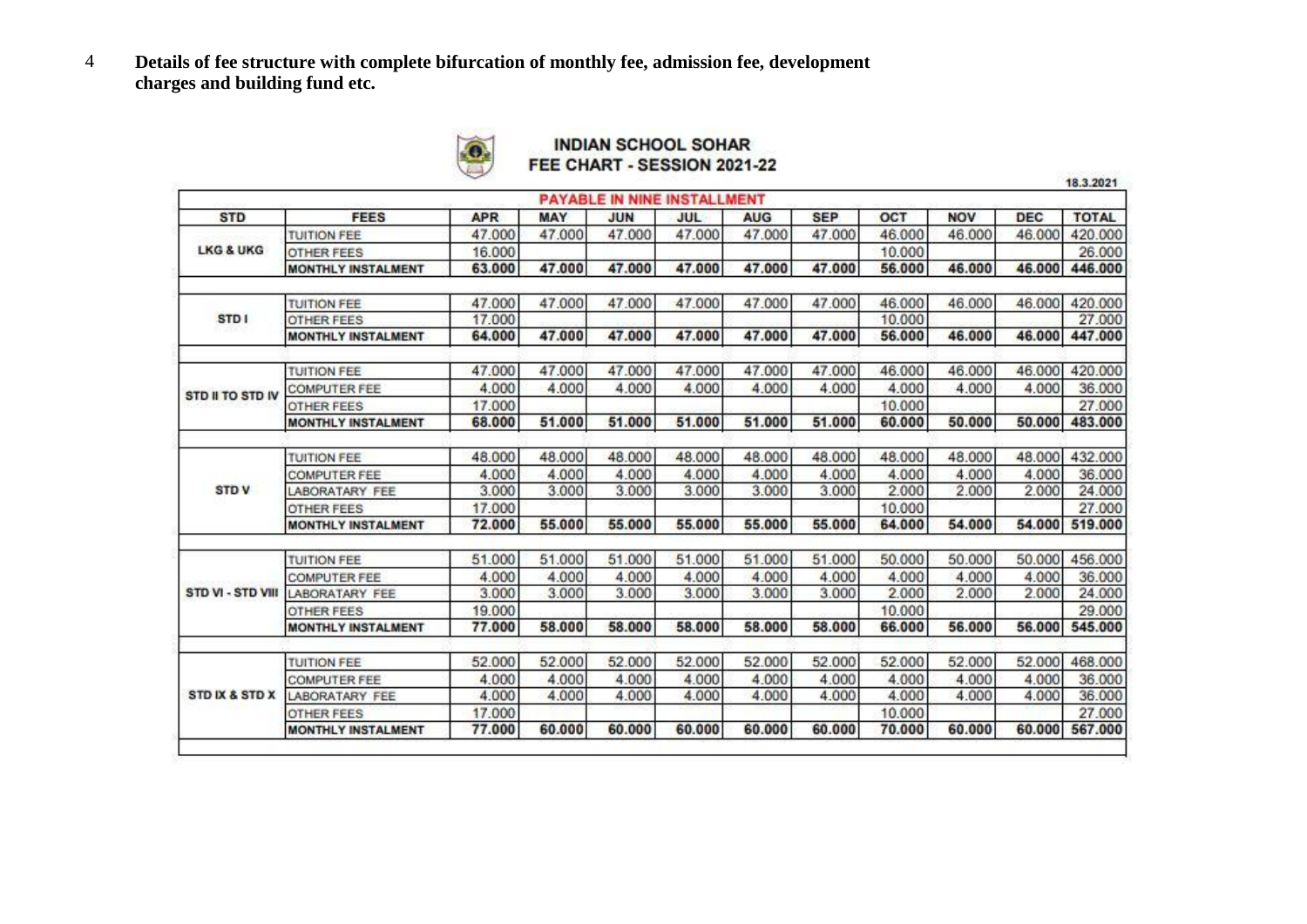

### **INDIAN SCHOOL SOHAR** FEE CHART - SESSION 2021-22

|                                   |                           |            |            |                        |                    |            |            |        |            |            | 18.3.2021    |
|-----------------------------------|---------------------------|------------|------------|------------------------|--------------------|------------|------------|--------|------------|------------|--------------|
|                                   |                           |            |            | <b>PAYABLE IN NINE</b> | <b>INSTALLMENT</b> |            |            |        |            |            |              |
| <b>STD</b>                        | <b>FEES</b>               | <b>APR</b> | <b>MAY</b> | <b>JUN</b>             | JUL                | <b>AUG</b> | <b>SEP</b> | OCT    | <b>NOV</b> | <b>DEC</b> | <b>TOTAL</b> |
|                                   | <b>TUITION FEE</b>        | 55,000     | 55,000     | 55.000                 | 55,000             | 55,000     | 55,000     | 54.000 | 54,000     | 54.000     | 492.000      |
| STD XI & XII                      | LABORATARY FEE            | 10.000     | 10.000     | 10.000                 | 9.000              | 9.000      | 9.000      | 9.000  | 9.000      | 9.000      | 84.000       |
| Science                           | <b>COMPUTER FEE</b>       | 4.000      | 4.000      | 4.000                  | 4.000              | 4.000      | 4.000      | 4.000  | 4.000      | 4.000      | 36.000       |
| (With IP/CS)                      | <b>OTHER FEES</b>         | 17.000     |            |                        |                    |            |            | 10.000 |            |            | 27.000       |
|                                   | MONTHLY INSTALMENT        | 86.000     | 69.000     | 69.000                 | 68.000             | 68.000     | 68.000     | 77.000 | 67.000     | 67.000     | 639.000      |
|                                   | <b>TUITION FEE</b>        | 55,000     | 55.000     | 55.000                 | 55.000             | 55.000     | 55.000     | 54.000 | 54.000     | 54.000     | 492.000      |
| STD XI & XII                      | LABORATARY FEE            | 10.000     | 10.000     | 10.000                 | 9.000              | 9.000      | 9.000      | 9.000  | 9.000      | 9.000      | 84.000       |
| <b>Science</b><br>(Without IP/CS) | <b>OTHER FEES</b>         | 17.000     |            |                        |                    |            |            | 10.000 |            |            | 27.000       |
|                                   | <b>MONTHLY INSTALMENT</b> | 82.000     | 65.000     | 65.000                 | 64.000             | 64.000     | 64.000     | 73.000 | 63.000     | 63.000     | 603.000      |
|                                   | <b>TUITION FEE</b>        | 55,000     | 55.000     | 55.000                 | 55.000             | 55.000     | 55.000     | 54.000 | 54,000     | 54.000     | 492.000      |
| STD XI & XII                      | <b>COMPUTER FEE</b>       | 4.000      | 4.000      | 4.000                  | 4.000              | 4.000      | 4.000      | 4.000  | 4.000      | 4.000      | 36.000       |
| Commerce<br>(With IP/CS)          | <b>OTHER FEES</b>         | 17.000     |            |                        |                    |            |            | 10.000 |            |            | 27.000       |
|                                   | <b>MONTHLY INSTALMENT</b> | 76.000     | 59.000     | 59,000                 | 59.000             | 59.000     | 59.000     | 68.000 | 58,000     | 58,000     | 555.000      |
| STD XI & XII                      | <b>TUITION FEE</b>        | 55.000     | 55,000     | 55,000                 | 55,000             | 55.000     | 55.000     | 54.000 | 54,000     | 54.000     | 492.000      |
| Commerce                          | <b>OTHER FEES</b>         | 17.000     |            |                        |                    |            |            | 10.000 |            |            | 27.000       |
| (Without IP/CS)                   | <b>MONTHLY INSTALMENT</b> | 72.000     | 55.000     | 55.000                 | 55.000             | 55.000     | 55.000     | 64,000 | 54.000     | 54,000     | 519.000      |

#### **OTHER FEES BREAKUP**

|                            | LKG-UKG | $I - V$ | $VI - VIII$ | $IX - XII$ |
|----------------------------|---------|---------|-------------|------------|
| Term Fees                  | 20,000  | 20.000  | 20,000      | 20.000     |
| Exams & Stationery Fees    | 2.000   | 2.000   | 2.000       | 2.000      |
| Library Fee                | 1.000   | 2.000   | 2,000       | 2.000      |
| Insurance Fee              | 2.000   | 2,000   | 2.000       | 2.000      |
| <b>Functions Fees</b>      | 1.000   | 1.000   | 1.000       | 1.000      |
| Scout & Guide              |         |         | 2,000       |            |
| <b>Total of Other Fees</b> | 26.000  | 27.000  | 29.000      | 27,000     |

Note: All figures are in OMR.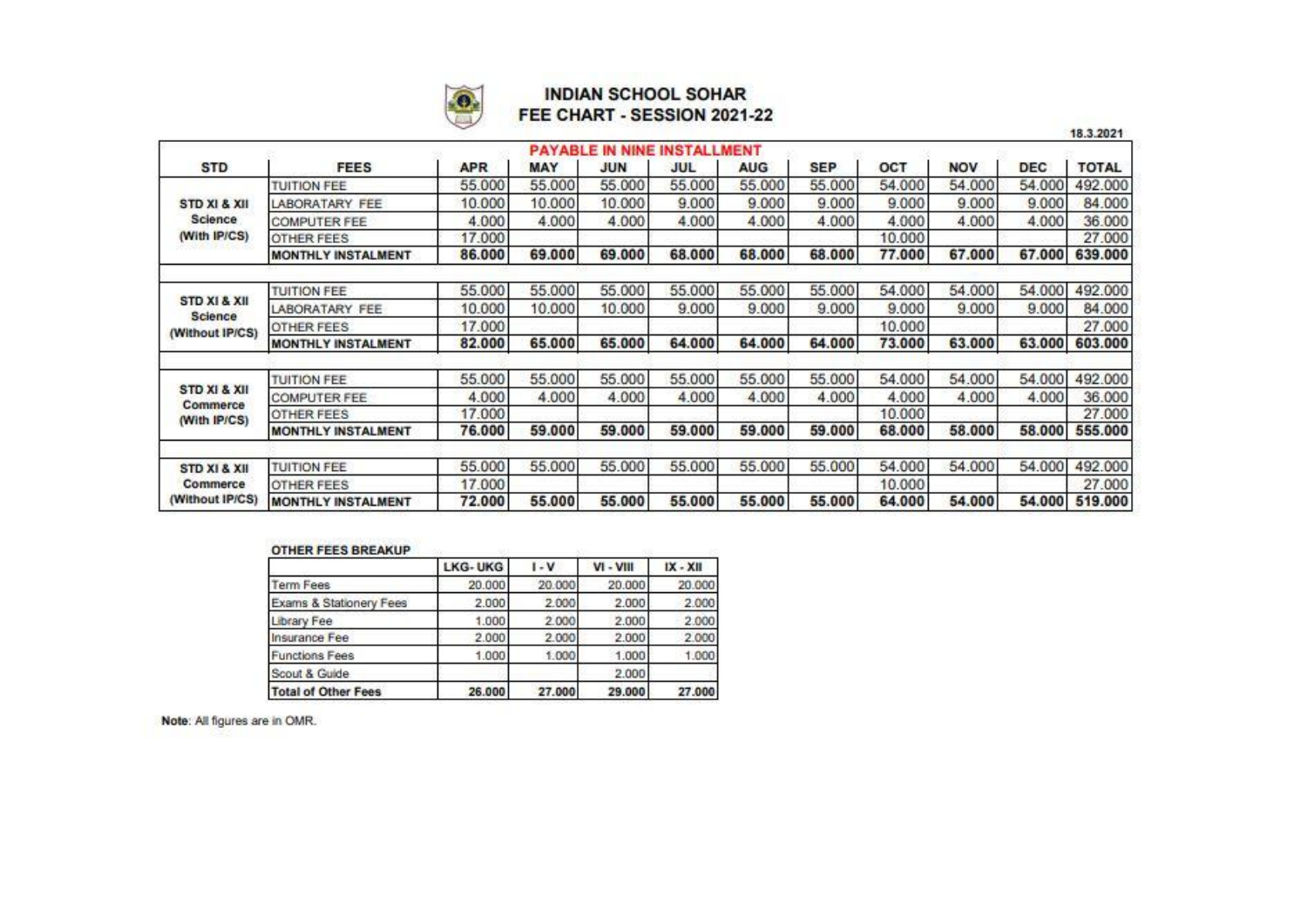# 5 **Safety measures available in school (Facilities)**

|   | $\mathbf{i}$ | Facilities                                                                                        |                                                                                        |
|---|--------------|---------------------------------------------------------------------------------------------------|----------------------------------------------------------------------------------------|
|   |              | a. Fire extinguisher                                                                              | Yes                                                                                    |
|   |              | <b>Sprinklers</b><br>b.                                                                           | Yes                                                                                    |
|   |              | c. Fire alarms                                                                                    | Yes                                                                                    |
|   | ii)          | Issuing date, validity & authority of Fire safety<br>certificate                                  | 06/10/2020, 05/05/2023, Authority for Civil Defense and Ambulance<br>Al Batinah, Oman. |
|   | iii)         | Issuing date, validity & authority of Building safety<br>certificate                              | 06/10/2020, 05/05/2023, Authority for Civil Defense and Ambulance<br>Al Batinah, Oman. |
|   | iv)          | Issuing date & authority of safe drinking water<br>certificate                                    | 02/03/2022, Ministry of Health, Oman                                                   |
|   | V)           | Issuing date & authority of health and sanitation<br>certificate                                  | 02/03/2022, Ministry of Health, Oman                                                   |
| 6 |              | <b>Transport facilities</b>                                                                       | Buses are tested for their safety and Licenses are renewed annually by                 |
|   |              | i) Transport safety                                                                               | Royal Oman Police.                                                                     |
|   |              | (ii) Number of owned school buses                                                                 | 3 new buses                                                                            |
|   |              | (iii) Number of Buses hired                                                                       | Nil                                                                                    |
|   |              | iv) Number of vans/Mini buses/Matadors                                                            | Nil                                                                                    |
|   |              | v) Number of vehicles available for staff                                                         | Nil                                                                                    |
|   |              | vi) Private cars for Principal/Chairman & staff                                                   |                                                                                        |
|   |              | vii) Staff/Transport Coordinator details for Boarding and de-<br>boarding of the school children. | Mr. Humaid Khamis                                                                      |
|   |              | (viii) Number of drivers                                                                          | 3                                                                                      |
| 7 |              | <b>Details of Transport facility fee</b>                                                          | To Sohar town OMR 13 per month                                                         |
|   |              |                                                                                                   | To Sohar Souq OMR 15 per month                                                         |

# **D. Staff details**

| Number of teaching staff and non-teaching staff (to be updated every session) |  |  |
|-------------------------------------------------------------------------------|--|--|
|                                                                               |  |  |

|    | a) Principal      |    |
|----|-------------------|----|
|    | b) Vice-principal |    |
|    | c) PGT            | 17 |
|    | d) TGT            | 51 |
|    | e) PRT            | 58 |
| f) | PET               | 4  |
| g) | <b>NTT</b>        | つつ |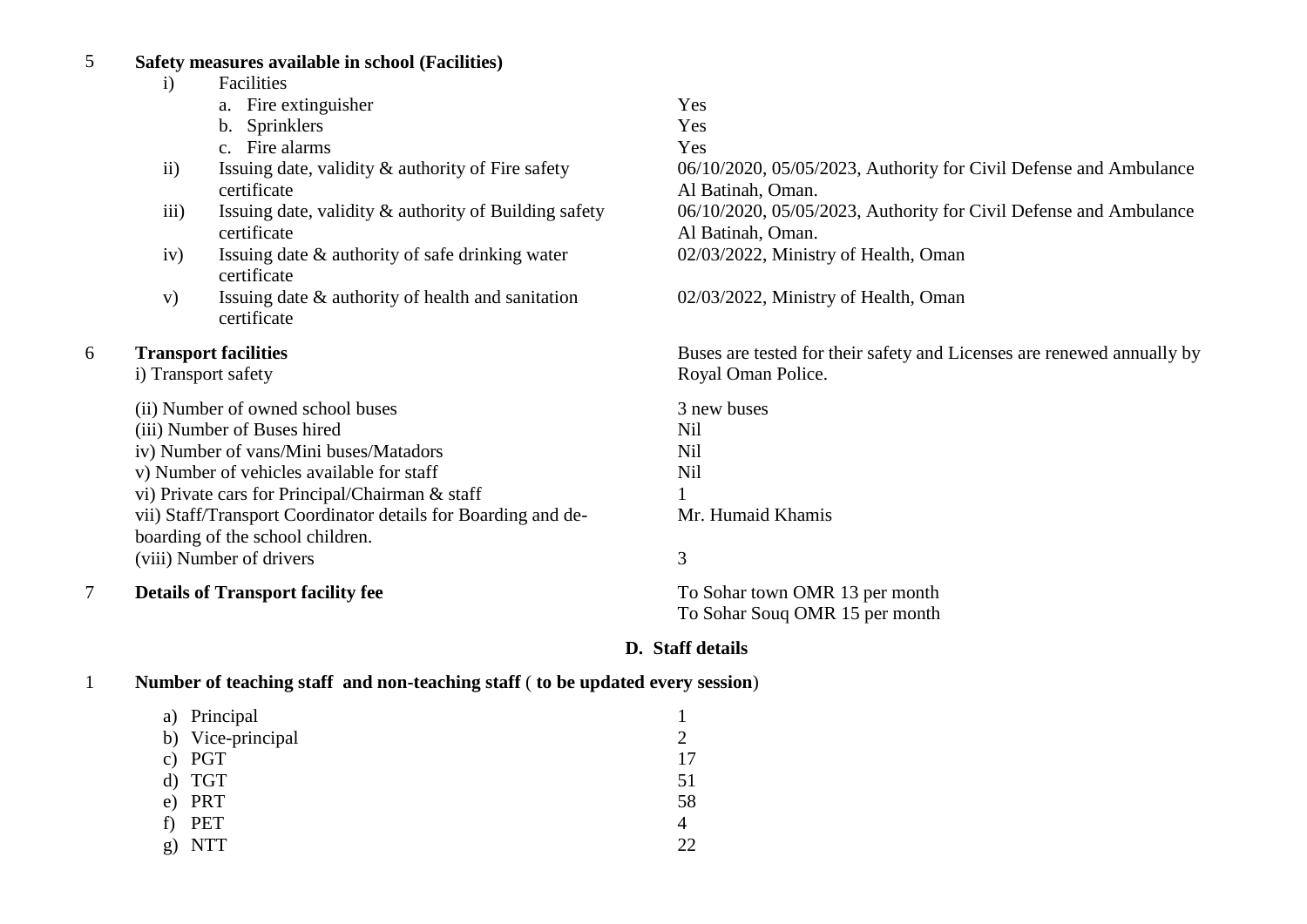# 2 **Details of non-teaching staff** ( **to be updated every session**)

| a) Administrative staff no.          |    |
|--------------------------------------|----|
| b) Accounting staff no.              |    |
| c) House-keeping staff no.           | 25 |
| d) Canteen staff/Cook no.            | NA |
| e) Drivers no.                       |    |
| f) Aaya/Day boarding care takers no. |    |

3 **Details of the Salary Paid by the school to its teaching staff and non-teaching staff (To be updated in each session)**

| <b>PGT</b> | OMR 270-20-870 |
|------------|----------------|
| <b>TGT</b> | OMR 240-20-840 |
| <b>PRT</b> | OMR 210-20-810 |

# 4 **Mode of payment of salary.**

| (i) Name of the bank          | Bank Muscat Sohar Branch.             |
|-------------------------------|---------------------------------------|
| (ii) Mode of transfer of pay. | Through single cheque transfer advice |
| (iii) Individual cheques.     | N <sub>0</sub>                        |
| $(iv)$ Cash                   | N <sub>0</sub>                        |

# **E. OTHER VITAL INFORMATION**

# 1 **Class wise enrolment of the school for the current session as on 31.01.2022**

| S. No                    | Class          | No. of<br>Sections | No. of<br><b>Students</b> | S. No | Class       | No. of<br><b>Sections</b> | No. of<br><b>Students</b> |
|--------------------------|----------------|--------------------|---------------------------|-------|-------------|---------------------------|---------------------------|
| 1                        | Nursery/KG/LKG | 4                  | 118                       | 8     | <b>VII</b>  | 7                         | 255                       |
| $\overline{2}$           | 1              | 7                  | 253                       | 9     | <b>VIII</b> | 6                         | 211                       |
| 3                        | 11             | 7                  | 261                       | 10    | IX          | 4                         | 150                       |
| 4                        | III            | 7                  | 282                       | 11    | X           | 5                         | 181                       |
| 5                        | <b>IV</b>      | 7                  | 254                       | 12    | XI          | 3                         | 111                       |
| 6                        | v              | 6                  | 225                       | 13    | XII         | 4                         | 144                       |
| $\overline{\phantom{a}}$ | VI             | 6                  | 238                       |       |             |                           |                           |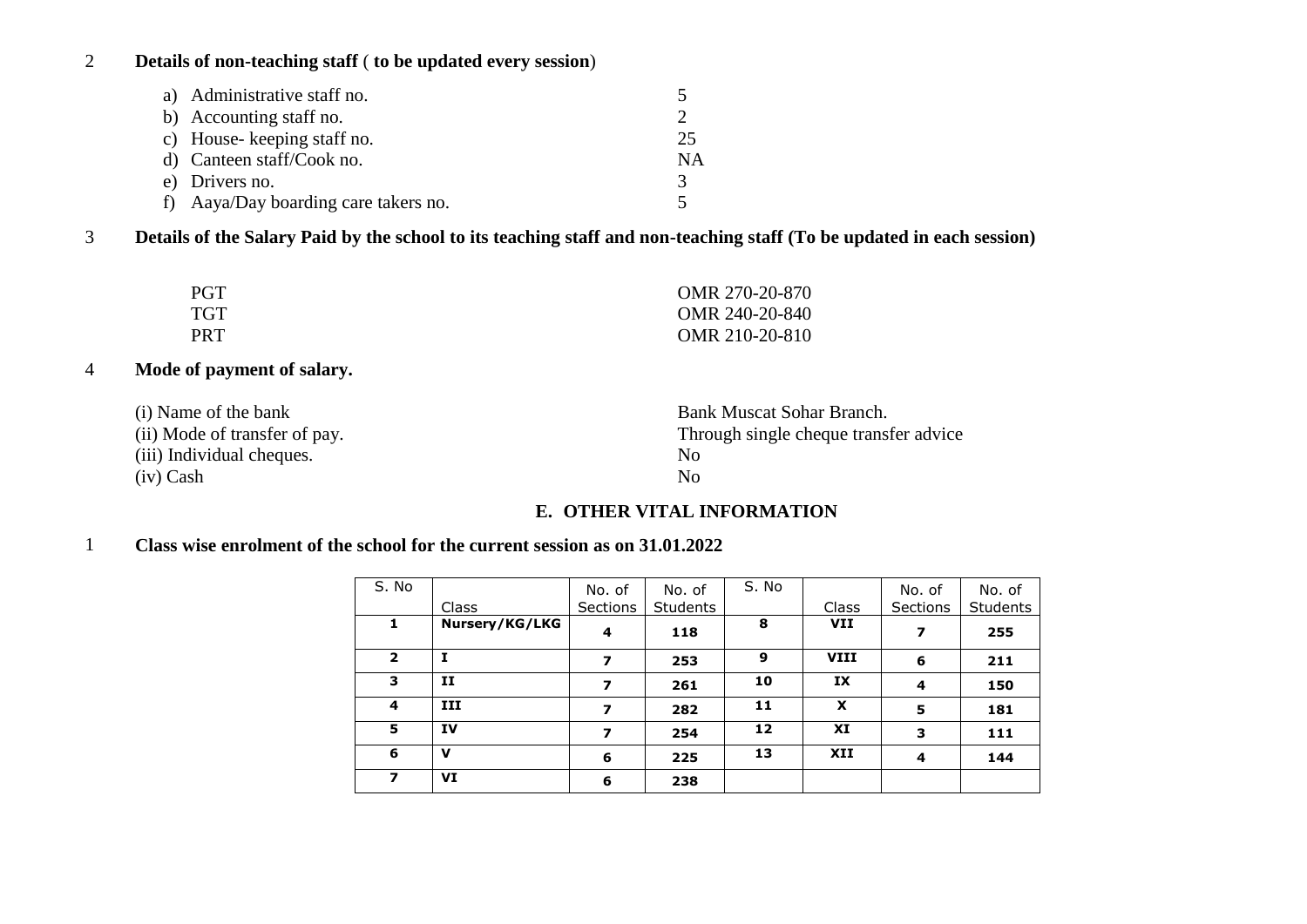- 
- 3 **Vocational Courses available in the school** Nil
- 4 **Industries attached to the vocational courses, if any** Nil
- 5 **Board examination results for 10th and 12th std for last three years.**

|      | % RANGE                   | > 90 | $81 - 90$ | $71 - 80$ | $61 - 70$ | $51 - 60$      | $41 - 50$      | $33 - 40$      | $22 - 32$      | < 22           | Total no. |
|------|---------------------------|------|-----------|-----------|-----------|----------------|----------------|----------------|----------------|----------------|-----------|
| 2021 | No. of<br><b>students</b> | 60   | 64        | 29        | 14        | $\overline{4}$ | 1              | $\mathbf 0$    | $\mathbf 0$    | $\overline{0}$ | 172       |
|      | $\frac{9}{6}$             |      |           |           |           |                | $\mathbf 0$    | $\mathbf 0$    | $\mathbf 0$    | $\mathbf 0$    |           |
| 2020 | No. of<br><b>students</b> | 68   | 73        | 28        | 29        | 10             | $\mathbf 0$    | $\mathbf 0$    | $\overline{0}$ | $\mathbf 0$    | 208       |
|      | $\%$                      | 327  | 35.1      | 13.5      | 13.9      | 4.8            | $\overline{0}$ | $\overline{0}$ | $\overline{0}$ | $\mathbf 0$    |           |
| 2019 | No. of<br>students        | 52   | 54        | 22        | 12        | $\mathbf 0$    | $\mathbf 0$    | $\mathbf 0$    | $\overline{0}$ | $\mathbf 0$    | 140       |
|      | $\%$                      | 37.1 | 38.5      | 15.7      | 8.58      | $\mathbf 0$    | $\mathbf 0$    | $\overline{0}$ | $\overline{0}$ | $\mathbf 0$    | 100       |

**CLASS X RESULT LAST THREE YEARS**

2 **Courses/disciplines offered at Sr. Secondary level** Science Stream, Commerce stream and Humanities stream.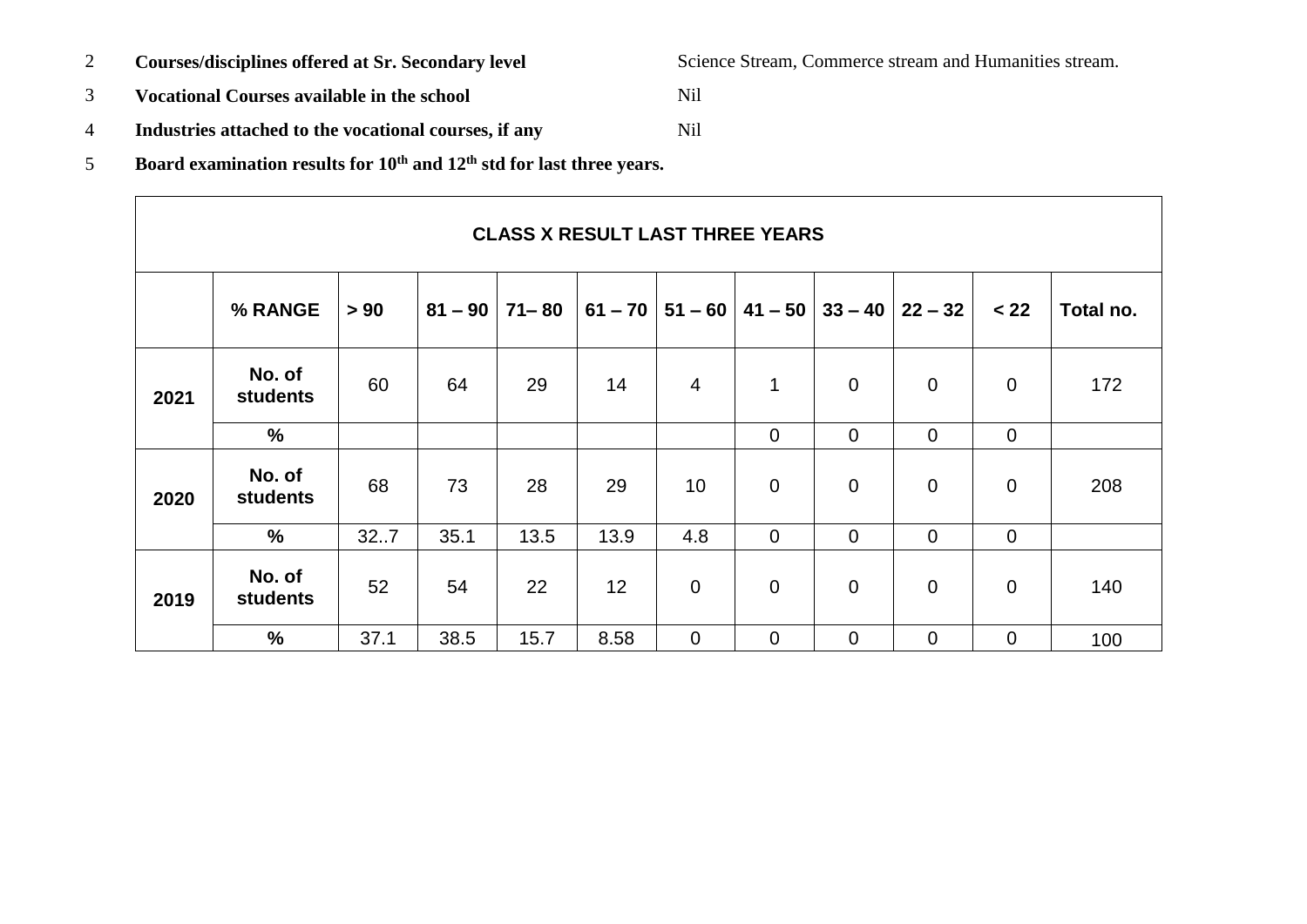| <b>CLASS XII RESULT LAST THREE YEARS</b> |            |            |            |            |            |            |  |  |
|------------------------------------------|------------|------------|------------|------------|------------|------------|--|--|
|                                          | 2021       |            |            | 2020       | 2019       |            |  |  |
|                                          | Science    | Commerce   | Science    | Commerce   | Science    | Commerce   |  |  |
| Appeared                                 | 64         | 28         | 73         | 25         | 76         | 28         |  |  |
| <b>Passed</b>                            | 64         | 28         | 73         | 25         | 76         | 28         |  |  |
| 75% & above                              | 58         | 25         | 59         | 18         | 63         | 14         |  |  |
| Between 60 & 74%                         | 6          | 3          | 14         | 7          | 13         | 14         |  |  |
| Between 45 & 59%                         | <b>NIL</b> | <b>NIL</b> | <b>NIL</b> | <b>NIL</b> | <b>NIL</b> | <b>NIL</b> |  |  |
| Between 33 & 44%                         | <b>NIL</b> | <b>NIL</b> | <b>NIL</b> | <b>NIL</b> | <b>NIL</b> | <b>NIL</b> |  |  |
| Compartment                              | <b>NIL</b> | <b>NIL</b> | <b>NIL</b> | <b>NIL</b> | <b>NIL</b> | <b>NIL</b> |  |  |
| Failed                                   | <b>NIL</b> | <b>NIL</b> | <b>NIL</b> | <b>NIL</b> | <b>NIL</b> | <b>NIL</b> |  |  |

#### 6 **Franchisee or Non-franchisee status** Non Franchise.

- 7 **Name of the wellness teacher**
- 8 **Name of the Grievance / Complaint Redressal Officer with Email, Phone No. and Fax No.**
	- (i) Email (ii) Ph.no
	- (iii) Fax. No.

## 9 **Details of Members of Sexual Harassment Committee** Mobile number

1. Mr. Abraham George, President SMC & Chairman 2. Mr. Ajay Damani, Member, Pharmacist in-charge, Sohar Depot, Muscat Pharmacy. 3. Ms. Sanchita Verma, Principal 4. Mr. Yashvir Singh, Vice-Principal, Indian School Sohar. 5. Ms. Divya Johari, PGT, Indian School Sohar 0096899477276 0096899785273 0096892642285

#### Sanchita Verma

# [sanchitaverma.sv@gmail.com](mailto:sanchitaverma.sv@gmail.com) 0096899477276 0096826844504

#### 0096899346344 0096899260449